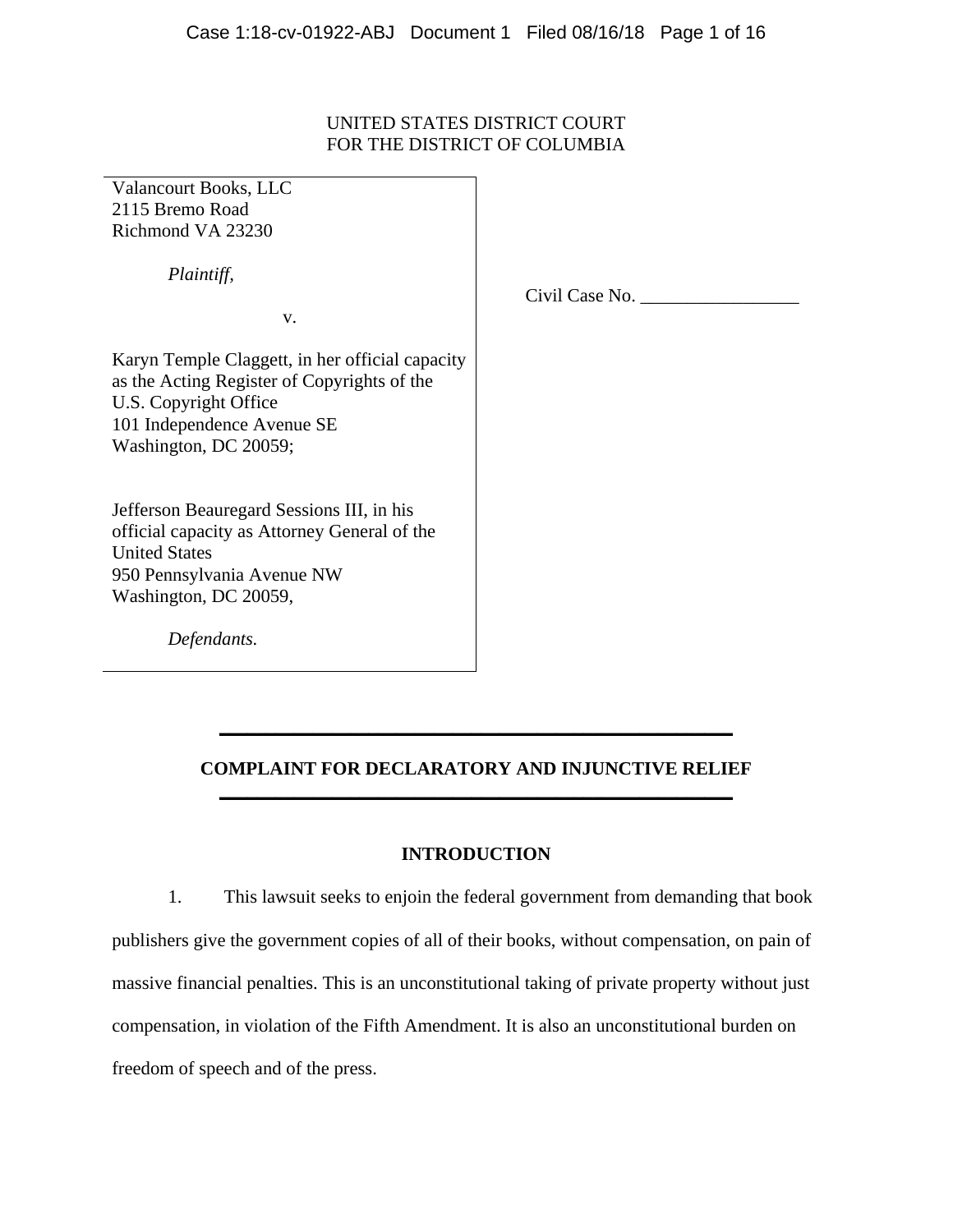## Case 1:18-cv-01922-ABJ Document 1 Filed 08/16/18 Page 2 of 16

2. The Copyright Act provides that anyone who publishes a new work eligible for copyright must deposit with the United States Copyright Office two copies of each work they publish. This requirement is a relic of a time when authors were required to affirmatively register their works in order to obtain copyright protection. Today, however, all original works are protected by copyright at the moment they are created, so the deposit requirement no longer operates as an element of a *quid pro quo*. There is no way for a publisher to opt-out of either the copyright system or the deposit requirement.

3. Plaintiff Valancourt Books is a small, independent press that operates out of its owner's home. Valancourt publishes forgotten and neglected classic literature, operating on a print-on-demand model. Valancourt was unaware that it was legally obligated to deposit copies of every book it produced with the federal government until it received a written demand from the United States Copyright Office that it provide the government with copies of virtually every book in its catalog—341 in total—on pain of fines that could extend into six figures. Valancourt is now faced with an untenable choice: Comply with the Copyright Office's demand for its past publications and deposit copies of each book it publishes in the future (which would impose substantial burdens in terms of time and financial cost) or await a lawsuit from the Copyright Office seeking crippling fines. It therefore brings this action to clarify its rights and obligations under 17 U.S.C. § 407 and the Constitution of the United States.

#### **JURISDICTION AND VENUE**

4. Plaintiff brings this civil-rights lawsuit pursuant to the Takings Clause of the Fifth Amendment to the United States Constitution; the First Amendment, and the Declaratory Judgment Act, 28 U.S.C. § 2201.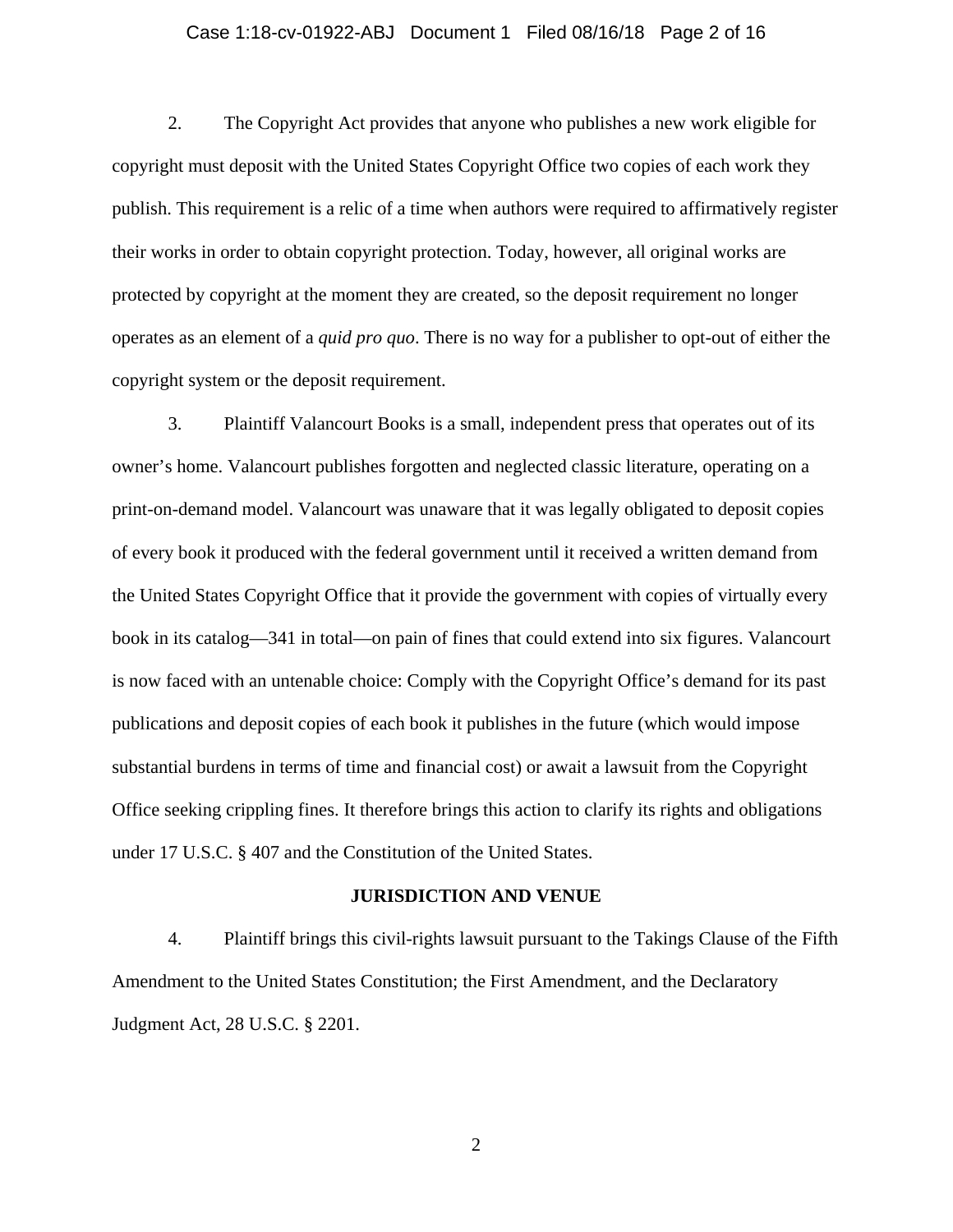### Case 1:18-cv-01922-ABJ Document 1 Filed 08/16/18 Page 3 of 16

5. Plaintiff seeks injunctive and declaratory relief against the enforcement of the U.S. Copyright Office's mandatory book deposit requirement, 17 U.S.C. § 407, and a declaration that the requirement is unconstitutional under the First and Fifth Amendments to the United States Constitution.

6. This Court has jurisdiction pursuant to 28 U.S.C. §§ 1331 and 1346.

7. Venue lies in this Court pursuant to 28 U.S.C. § 1391(b).

### **PARTIES**

8. Plaintiff Valancourt Books is a limited liability company organized under the laws of Virginia. It is a resident of Richmond, VA.

9. Defendant Karyn Temple Claggett is named in her official capacity as the Acting Register of Copyrights and Director of the U.S. Copyright Office. That office is responsible for enforcing the mandatory book deposit requirement and has threatened Valancourt Books with fines for failing to comply with the statute. The Copyright Office is located in the District of Columbia.

10. Defendant Jefferson Beauregard Sessions III is the Attorney General of the United States and responsible for the administration of the United States Department of Justice. The Department of Justice is the governmental entity that would be responsible for initiating a lawsuit to enforce the fines threatened by the Copyright Office.

#### **FACTUAL ALLEGATIONS**

#### **Valancourt Books**

11. Valancourt Books is a small, independent press located in Richmond, Virginia, which publishes rare, neglected, and out-of-print fiction, including 18th century gothic novels, Victorian horror novels, forgotten literary fiction, and early LGBT fiction.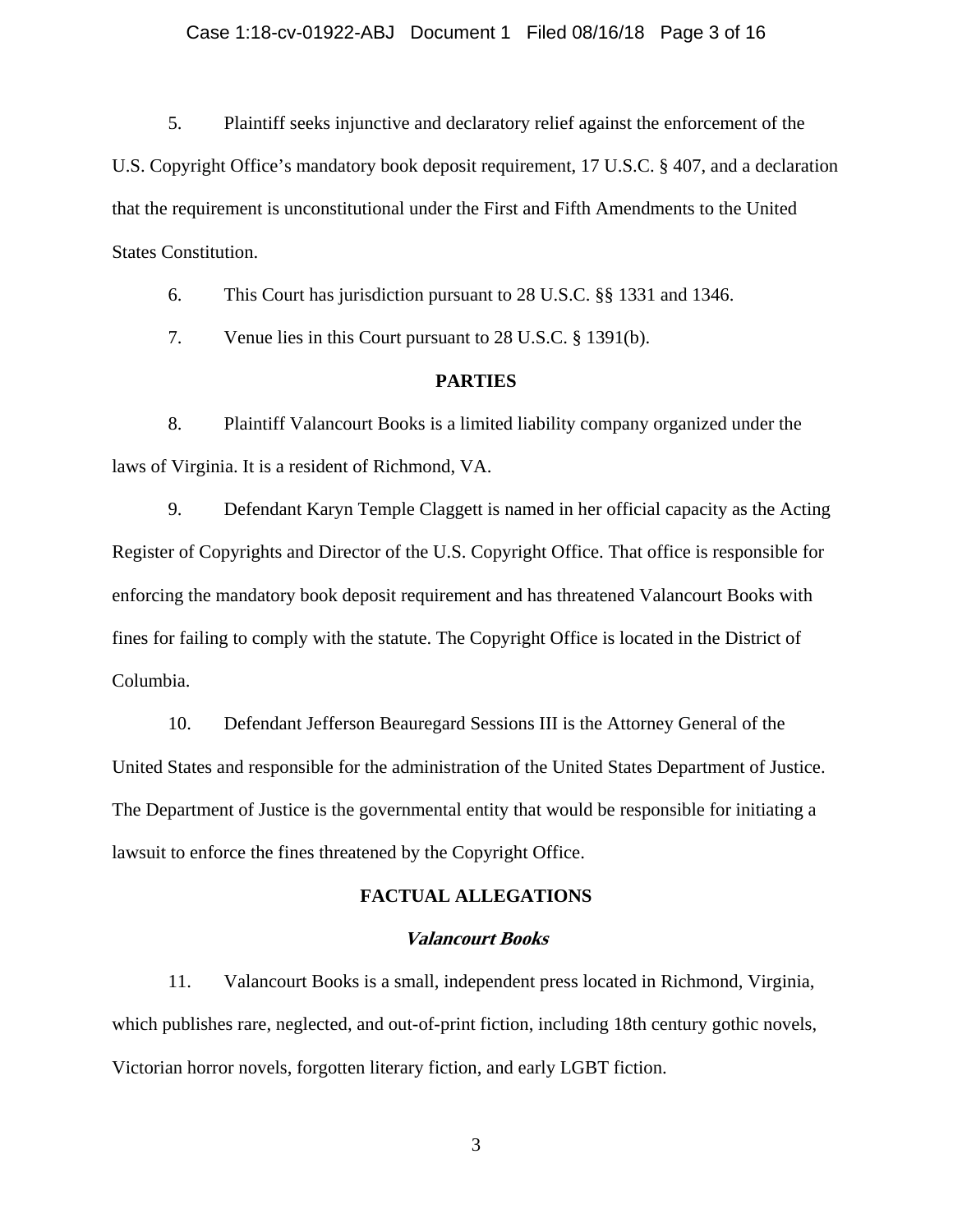### Case 1:18-cv-01922-ABJ Document 1 Filed 08/16/18 Page 4 of 16

12. Valancourt was founded in 2005 by James Jenkins.

13. In 2004, Jenkins was a recent law school graduate dissatisfied with the opportunities available in the competitive Seattle legal market. He ultimately decided to apply to graduate programs in French and English literature.

14. Jenkins was required to write an essay to accompany his graduate school applications, and he wanted to write about an 18th-century gothic novelist who had long interested him—Francis Lathom.

15. Unfortunately, it turned out that most of Lathom's works were available in only one location in North America, the University of Nebraska at Lincoln, and only on microfiche. Undeterred, Jenkins and his husband drove from Seattle to Lincoln, obtained copies of the microfiche of Lathom's work, along with some other interesting works, and returned to Seattle.

16. It occurred to Jenkins that there was no reason that in the year 2004, with the availability of low cost, print-on-demand technology, it should be so difficult to access these classic works of literature. Jenkins thought there would be some interest in these old titles, so he decided to try publishing two of them himself: *The Animated Skeleton* (1798), an anonymous gothic novel, and Lathom's *The Castle of Ollada* (1795).

17. Over the course of several months, Jenkins and his husband painstakingly typed out the manuscripts, using microfiche readers at the public library. They found a printing company willing to do small runs of 250 copies per book, and they released both novels in March of 2005.

18. Jenkins named the fledgling operation "Valancourt Books." The name is a reference to both the dashing hero of Ann Radcliffe's 1794 novel *The Mysteries of Udolpho*, and to an essay by W.M. Thackeray during the Victorian era in which he laments that young readers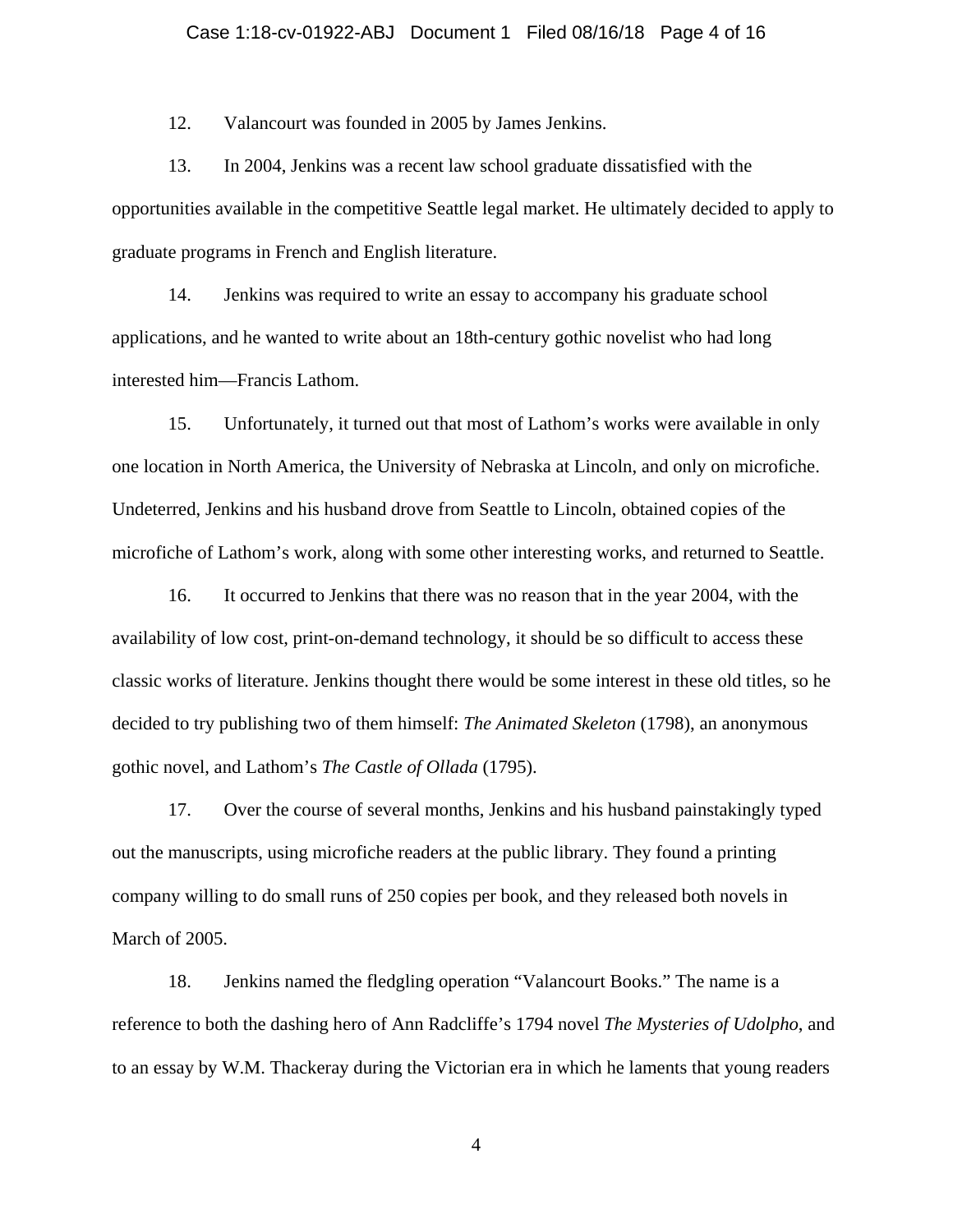### Case 1:18-cv-01922-ABJ Document 1 Filed 08/16/18 Page 5 of 16

were no longer familiar with Radcliffe's works because, like many great novels, they were out of print. The name Valancourt therefore reflected the goal of resurrecting great, forgotten literature.

19. After Valancourt published its first two books, all subsequent books were published 100% "on-demand," with each copy being printed in response to a specific order.

20. Valancourt's publications immediately attracted the attention of scholars. The fourth book Valancourt published—the anonymous *The Cavern of Death* (1794)—was edited by Professor Allen Grove, of Alfred University. Many subsequent Valancourt books have also been edited by respected university professors.

21. Valancourt was initially a side project for Jenkins. He continued to publish books while completing a Master's degree at the University of Chicago and while working for a nonprofit organization in Kansas City.

22. Over the years, as Jenkins expanded Valancourt's catalog and refined his editing process, he was able to turn Valancourt into a profitable—yet small—independent press. In 2012, Jenkins decided to make Valancourt his full-time occupation.

23. Today, Valancourt has over 400 books in its catalog, and it adds approximately 20 titles per year.

24. Many of the books that Valancourt publishes are so rare that, prior to Valancourt's reprinting, they existed in only a handful of copies worldwide. Indeed, some books existed in just a single known copy.

25. Valancourt's work has ensured not only that these works will survive, but also that they are widely available to anyone who wants to read them.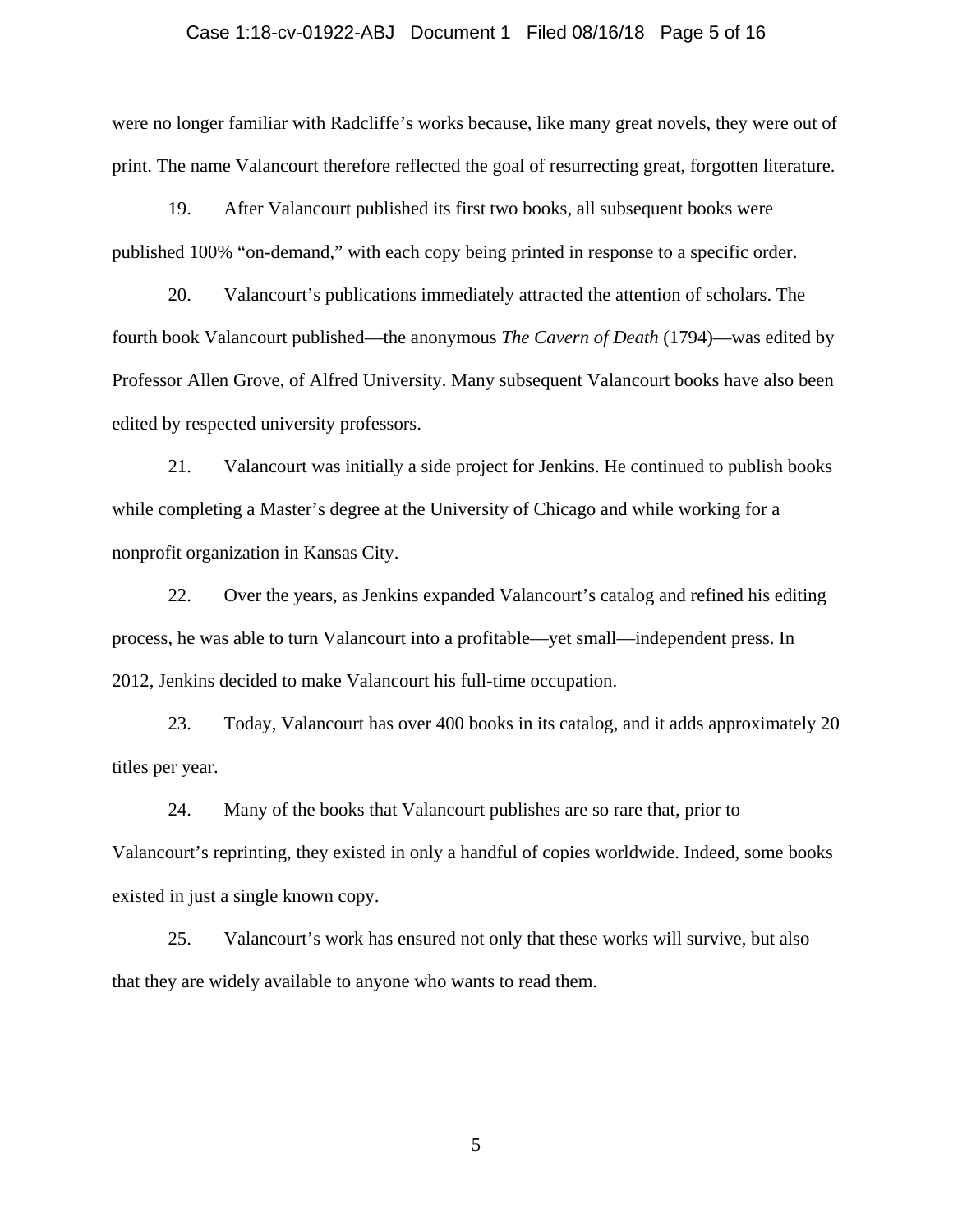#### Case 1:18-cv-01922-ABJ Document 1 Filed 08/16/18 Page 6 of 16

26. Many of Valancourt's books are now taught in college literature courses, and Valancourt's work has won wide acclaim from publications such as *The Times Literary Supplement*, *The Washington Post*, and *The New York Times*.

27. Although Valancourt has developed an enthusiastic following, it is not a high volume publisher. It is not unusual for Valancourt to sell only a few hundred copies of any particular title, though of course some titles sell more than that.

28. In a previous era, it would not have been possible to profitably operate a press by selling such a small volume of books. Valancourt is only viable because of the advent of digital, print-on-demand publishing technology. Rather than producing a run of thousands of books and storing the inventory to fulfill future orders, Valancourt's books are printed one-at-a-time by a digital printing vendor. When a customer places an order, the vendor uses files provided by Valancourt to print a single bound volume to fulfill that order and ships the book directly to the customer.

29. In order to turn a profit, Jenkins has had to keep overhead extremely low. He and his husband operate Valancourt out of their home, and they have no employees. Jenkins has edited several Valancourt titles himself and has recruited scholarly editors and commentators for others. He spends a substantial amount of time traveling for research and to attend and present at academic conferences in order to promote Valancourt's work and speak with prospective editors for new volumes.

30. Many of the works that Valancourt publishes are older works in the public domain, though the editorial enhancements that Valancourt adds to the works—such as scholarly introductions and footnotes—are subject to U.S. Copyright protection.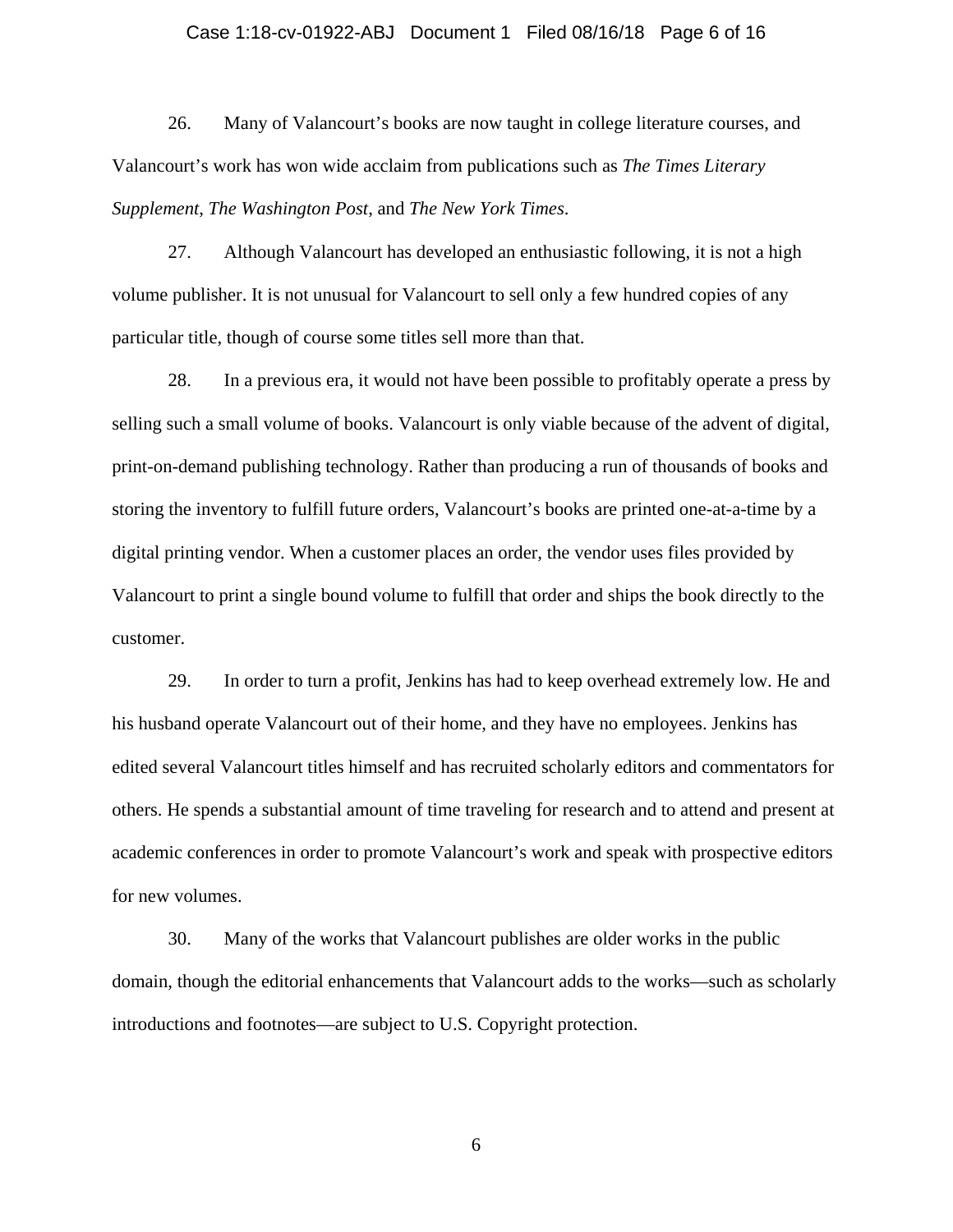## Case 1:18-cv-01922-ABJ Document 1 Filed 08/16/18 Page 7 of 16

*31.* Other works that Valancourt publishes are more recent and therefore still subject to copyright protection even though they are out of print. For these titles, Jenkins frequently needs to spend considerable amounts of time tracking down the rightsholder or the rightsholder's heir in order to secure permission to republish the book.

### *The Mandatory Deposit Requirement*

32. Federal law provides that "the owner of copyright . . . shall deposit [in the U.S. Copyright Office], within three months after the date of . . . publication . . . two complete copies of the best edition" of the published work. 17 U.S.C. § 407(a).

33. If a copyright owner fails to provide the government with two copies of his work, he may receive a written demand from the Register of Copyrights.

34. If the owner does not comply with the written demand within three months, he can be fined up to \$250, plus the retail price of the work. 17 U.S.C. § 407(d).

35. A "willful[] or repeated[]" failure to comply with a deposit demand can subject the copyright owner to a fine of up to \$2,500.

36. This mandatory deposit requirement is a relic of a time when copyright law in the United States functioned very differently. The requirement dates (in another form) to the first Copyright Act of May 31, 1790, ch. 15, § 3, 1 Stat. 124, 125. At that time, anyone wishing to claim the protection of copyright for his works was required to deposit one copy of the work with the clerk of the United Stated District Court, and another copy with the department of state. *See Wheaton v. Peters*, 33 U.S. 591, 592 (1834).

37. The Supreme Court noted that the original Copyright Act was constitutional because the deposit requirement was simply a condition on the enjoyment of a government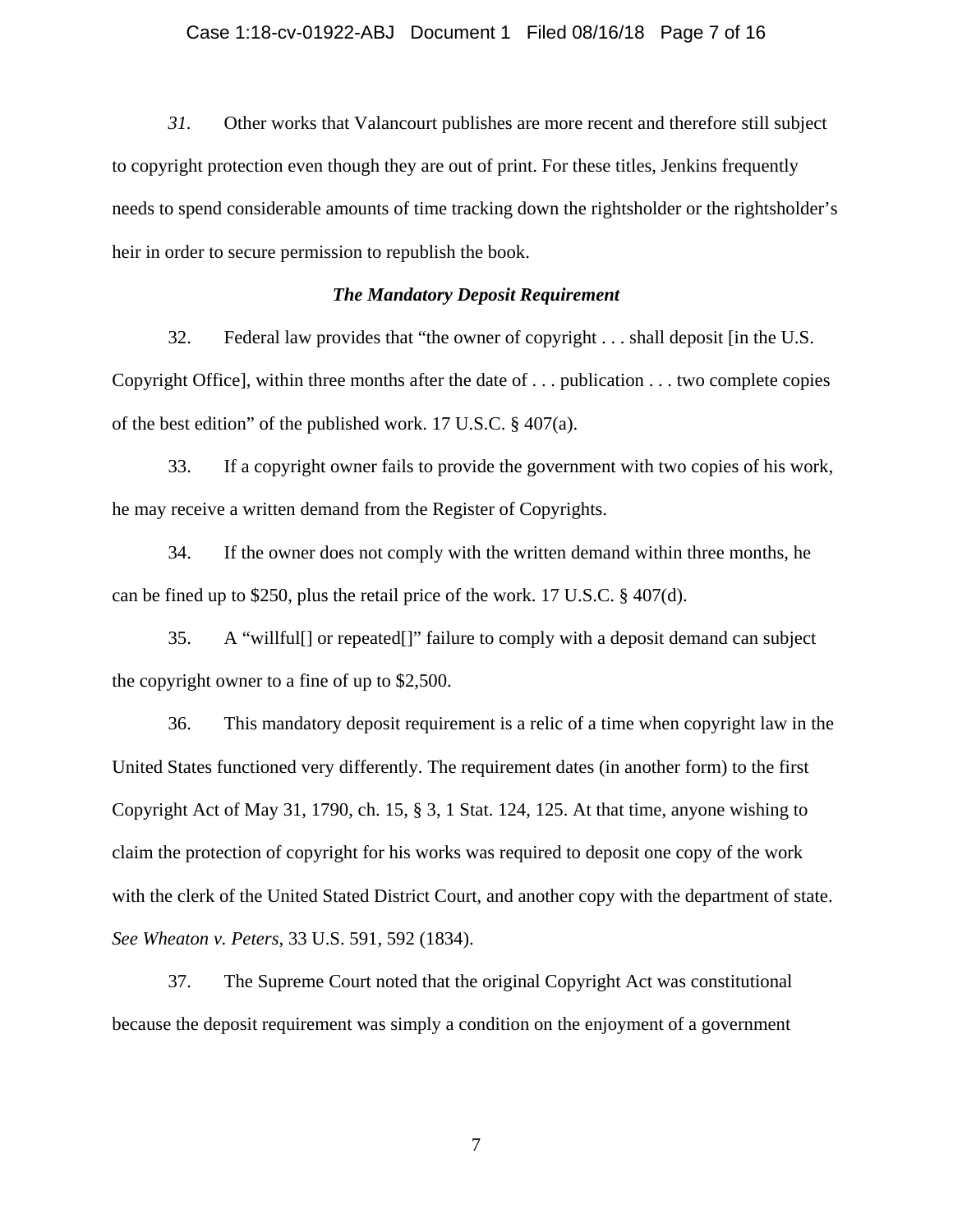## Case 1:18-cv-01922-ABJ Document 1 Filed 08/16/18 Page 8 of 16

benefit—copyright protection. *Id.* At that time, an individual could choose whether to give copies of his works to the government in exchange for copyright protection.

38. The Copyright Act of 1976—which went into effect in 1978—changed everything, providing that federal copyright protection would extend to all works "fixed in any tangible medium of expression," 17 U.S.C. § 102(a), and that the initial owner of the copyright is the author. 17 U.S.C. 201(a). In other words, the moment you write something down, you own the copyright to that work (with some exceptions, most notably works made for hire). No affirmative act beyond the creation of a work is necessary to secure copyright protection.

39. The 1976 Act introduced a new deposit requirement. Any copyright owner who published a work "with a notice of Copyright" was required to deposit two copies of the work with the Copyright Office. A failure to do so could be punished by a fine, though the Act clarified that the deposit requirement was not a "condition[] of copyright protection." So one could avoid the mandatory deposit requirement by electing not to assert that one's work was protected by copyright—even though it was in fact protected. Pub. L. No. 94-553.

40. In 1988, Congress again amended the Copyright Act in order to bring the United States into full compliance with the Berne Convention for the Protection of Literary and Artistic Works. The Berne Convention, which was first signed in 1896, adopted a "moral rights" view of copyright, whereby authors own copyright the moment they create a work, without the need to comply with formal requirements such as registration or the publication of mandatory copyright notice. Although the United States had been gradually moving towards a moral rights copyright system, the 1988 amendments completed the transition by deleting numerous portions of the Act that required a "notice of copyright." Berne Convention Implementation Act of 1988, Pub. L. No. 100-568.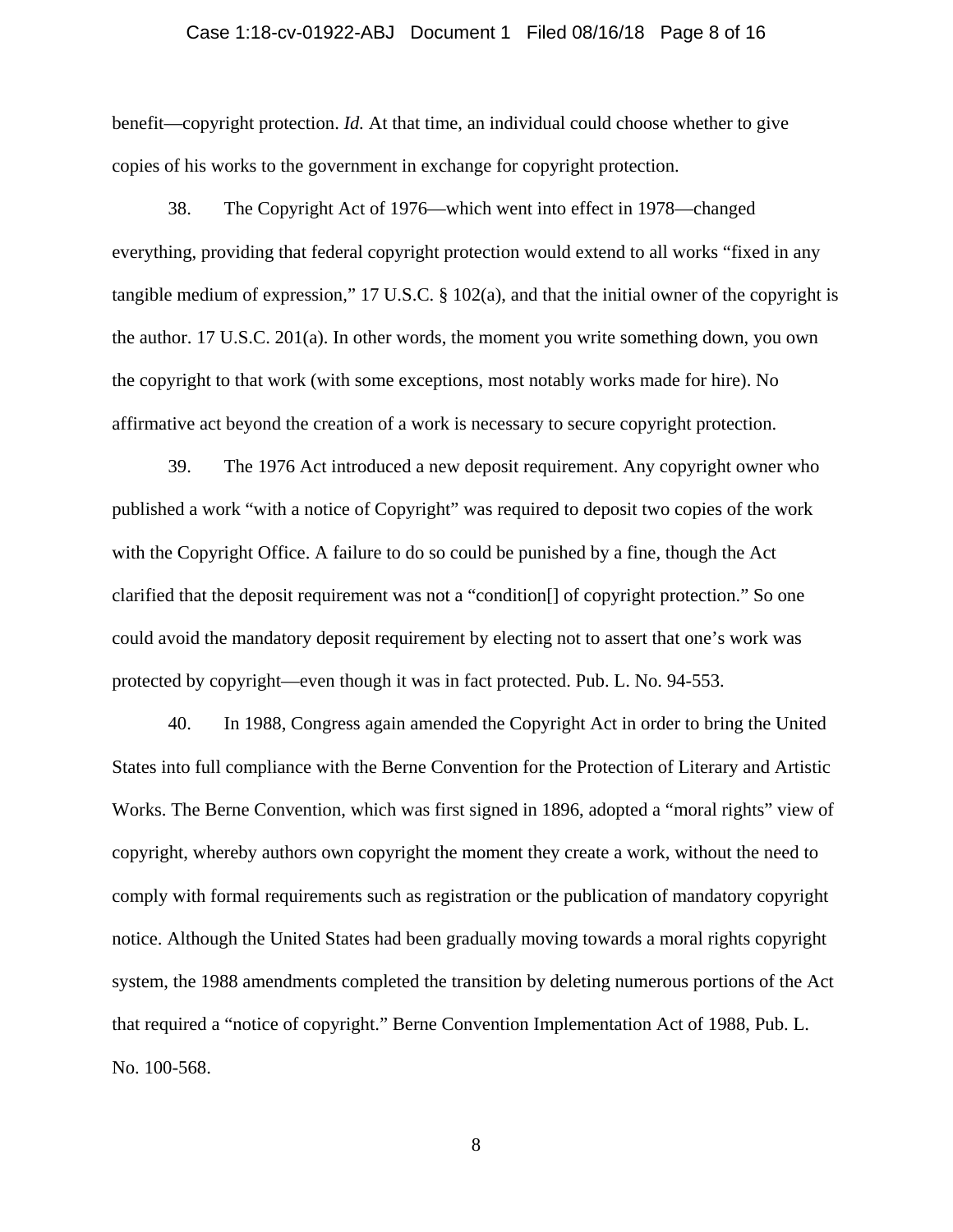## Case 1:18-cv-01922-ABJ Document 1 Filed 08/16/18 Page 9 of 16

41. As a result of these amendments, the mandatory deposit requirement is no longer limited to works published with a notice of copyright. Instead, all copyrightable works must now be deposited with the Copyright Office. This means that the system no longer functions as an exchange whereby someone who avails himself of the protection of the copyright system is required, in return, to give the government copies of his work. Instead, individuals are now protected by copyright, no matter what they do, and they are required to send copies of any copyrightable works to the government, no matter what they do.

42. The Copyright Act provides that the "Register of Copyrights may by regulation exempt any categories of material from the deposit requirements of this section, or require deposit of only one copy or phonorecord with respect to any categories." 17 U.S.C. § 407(c). Pursuant to that authority, the register has exempted, for example: "greeting cards," "threedimensional sculptural works," "tests, and answer material for tests," "advertising matter, including catalogs," and "electronic works . . . available only online." 37 C.F.R. § 202.19(c). The exemption for electronic works encompasses e-books, such as one might read on a Kindle.

43. Although the author of a work is not required to take any affirmative steps to establish ownership over the work's initial copyright, the copyright must nonetheless be registered with the copyright office before the copyright owner can bring an action for infringement. *See* 17 U.S.C. §§ 411, 412.

44. One condition of registering a copyright is depositing a copy of the original work with the Copyright Office, a condition which is satisfied by complying with the mandatory deposit requirement. 17 U.S.C. § 408(b). The Act makes clear, however, that registration is optional, and that it "is not a condition of copyright protection." 17 U.S.C. § 408(a).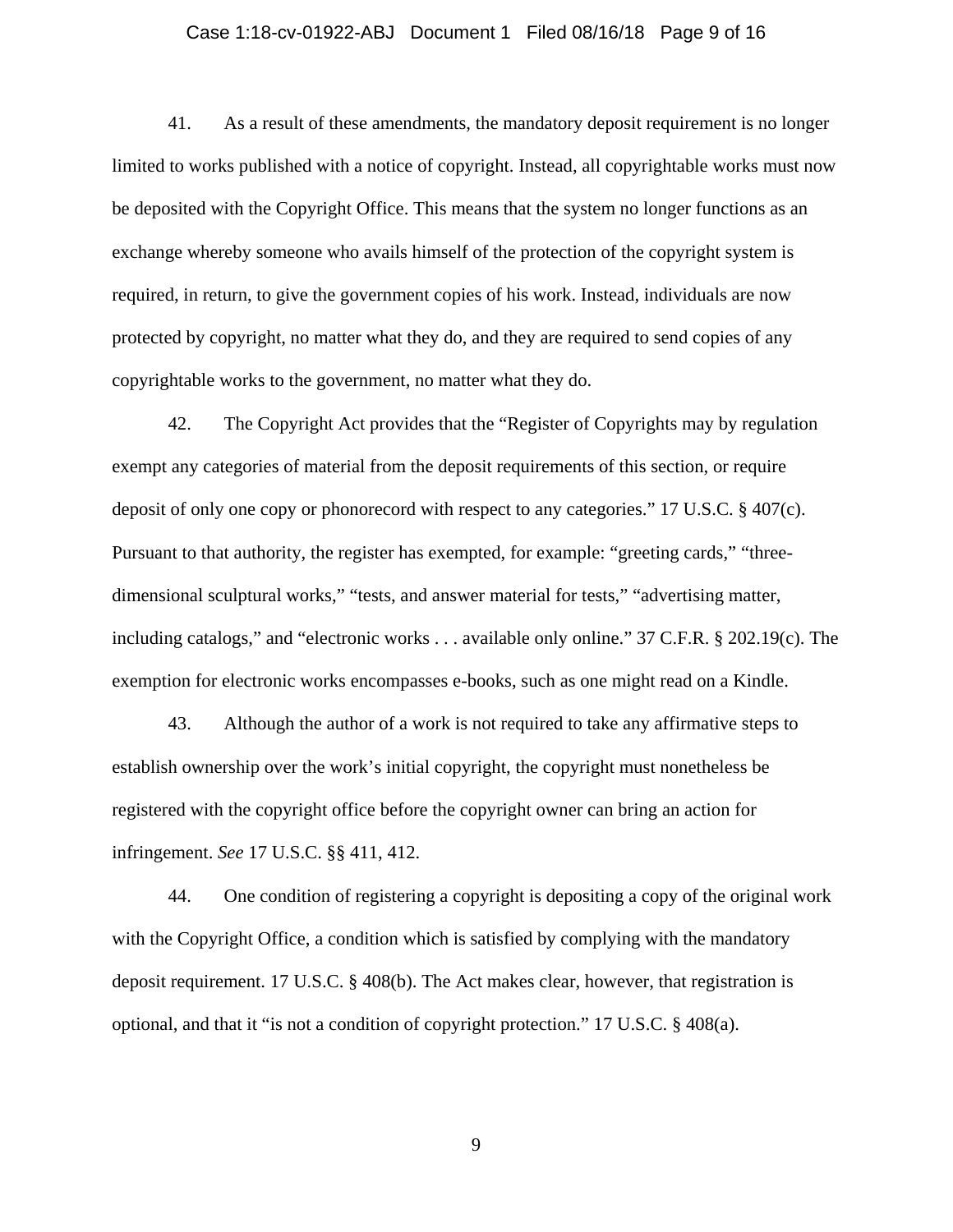*45.* The Copyright Office employs a number of "Acquisitions Specialists" whose job responsibility is to contact publishers and demand that they comply with the mandatory deposit requirement. On information and belief, these written demand letters typically threaten fines for noncompliance.

# *The Valancourt Demand Letter*

46. On June 11, 2018, Jenkins received an email at his Valancourt Books email

address from the U.S. Copyright Office's Copyright Acquisitions Division. Exhibit A. The email contained two attachments.

47. The first attachment was a letter addressed to Jenkins, from Michael Lind, an

Acquisitions Specialist. Exhibit B. The letter stated:

This document constitutes written demand for the required deposit, under section 407 of the copyright law  $\ldots$  of one complete copy  $\ldots$  of the best edition of the work(s) cited on the attached deposit notice(s), for the use or disposition of the Library of Congress. \* \* \* To comply with this Notice and facilitate processing, please send the required copies of the best edition for each title and **enclose the corresponding deposit notices inside each shipment**. You must make the required deposit by the **Statutory Deadline Date of September 9, 2018.** Failure to comply will make you liable to the following penalties prescribed by the copyright law: (1) a fine of up to \$250 per work, and (2) the total retail price of the copies demanded. Willful and repeated failure to comply could incure and additional fine of \$2,500.

48. The second attachment was 341 pages long—one page for every book the

government was demanding Valancourt hand over, which was nearly every book Valancourt had ever published. It also instructed Jenkins to ship each book separately with a copy of the applicable notice.

49. Jenkins was alarmed to receive these communications from the Copyright Office.

Although he was familiar with the copyright registration process, he had been unaware of the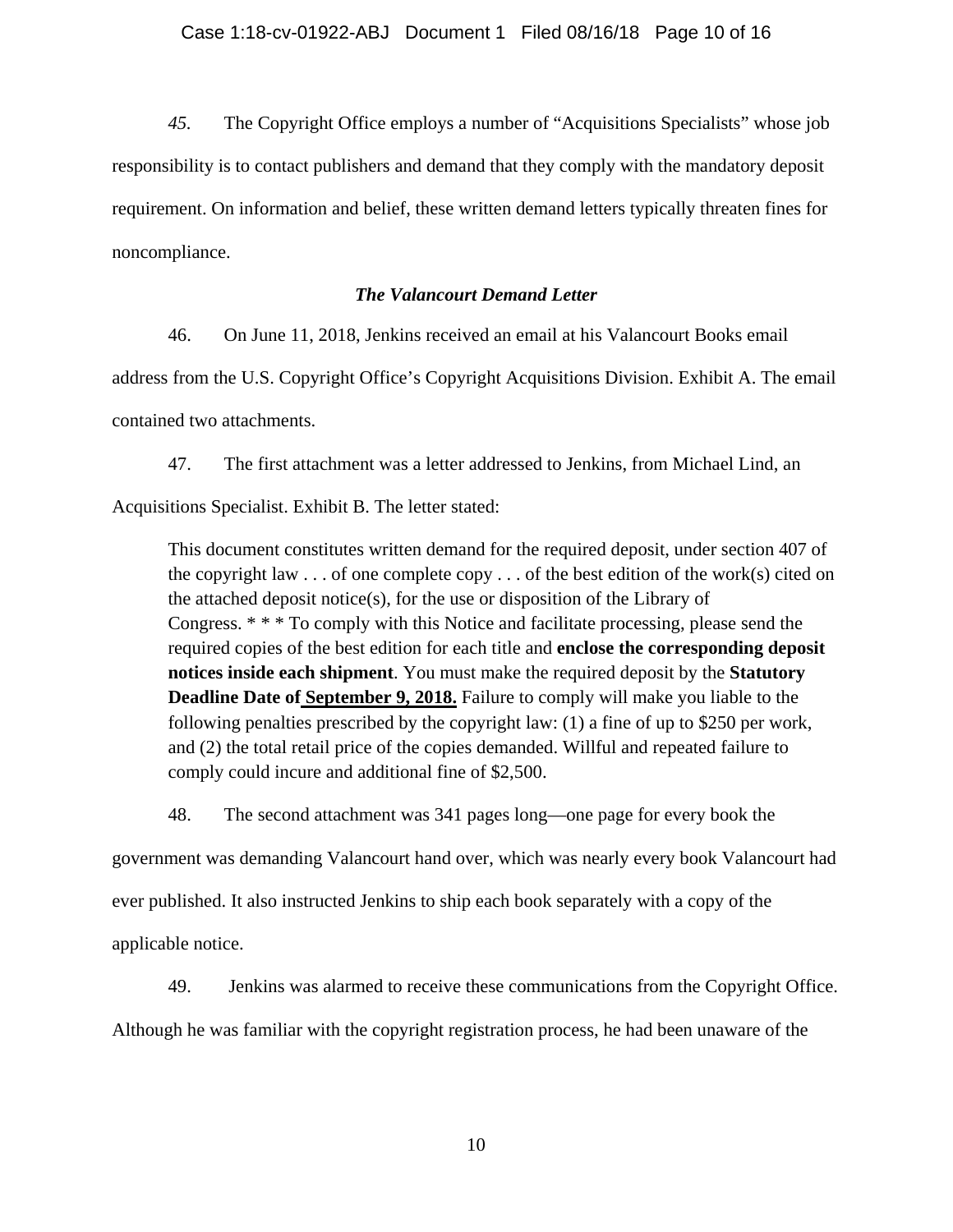### Case 1:18-cv-01922-ABJ Document 1 Filed 08/16/18 Page 11 of 16

existence of the mandatory deposit requirement for all copyrightable materials, whether registered or not.

50. As a small, print-on-demand publisher, Valancourt keeps no stock of its books on hand. In fact, the only way that Valancourt can obtain copies of its works is by ordering them from the printer through its own online retail portal.

51. Jenkins replied to the email on June 12, 2018, explaining that complying with the request would cost "in excess of \$2,500, an onerous and unreasonably burdensome sum for a small operation such as this one." He requested that the Copyright Office withdraw its demand. He also offered to sell copies of Valancourt's books to the Copyright Office "at our cost with no markup, if that would help." Exhibit C.

52. Jenkins also pointed out that many of Valancourt's more recent titles were updated reprints of 20th-century books that would have been deposited with the Copyright Office with the Copyright Office when they were first published. Exhibit C.

53. Jenkins further pointed out that "many of the books specified in your demand notice have previously been supplied by us to the Library of Congress in connection with the Cataloging-in-Publication program." Exhibit C.

54. Jenkins' reference to the Cataloging-in-Publication program in his email was accurate: When he first began Valancourt Books, Jenkins had routinely provided the Library of Congress with free copies of Valancourt's books in exchange for a Library of Congress catalog control number. After depositing more than 100 titles, Jenkins determined that the cost of sending each new title to the Library of Congress was greater than the value the business obtained from the catalog control number, and he discontinued the practice.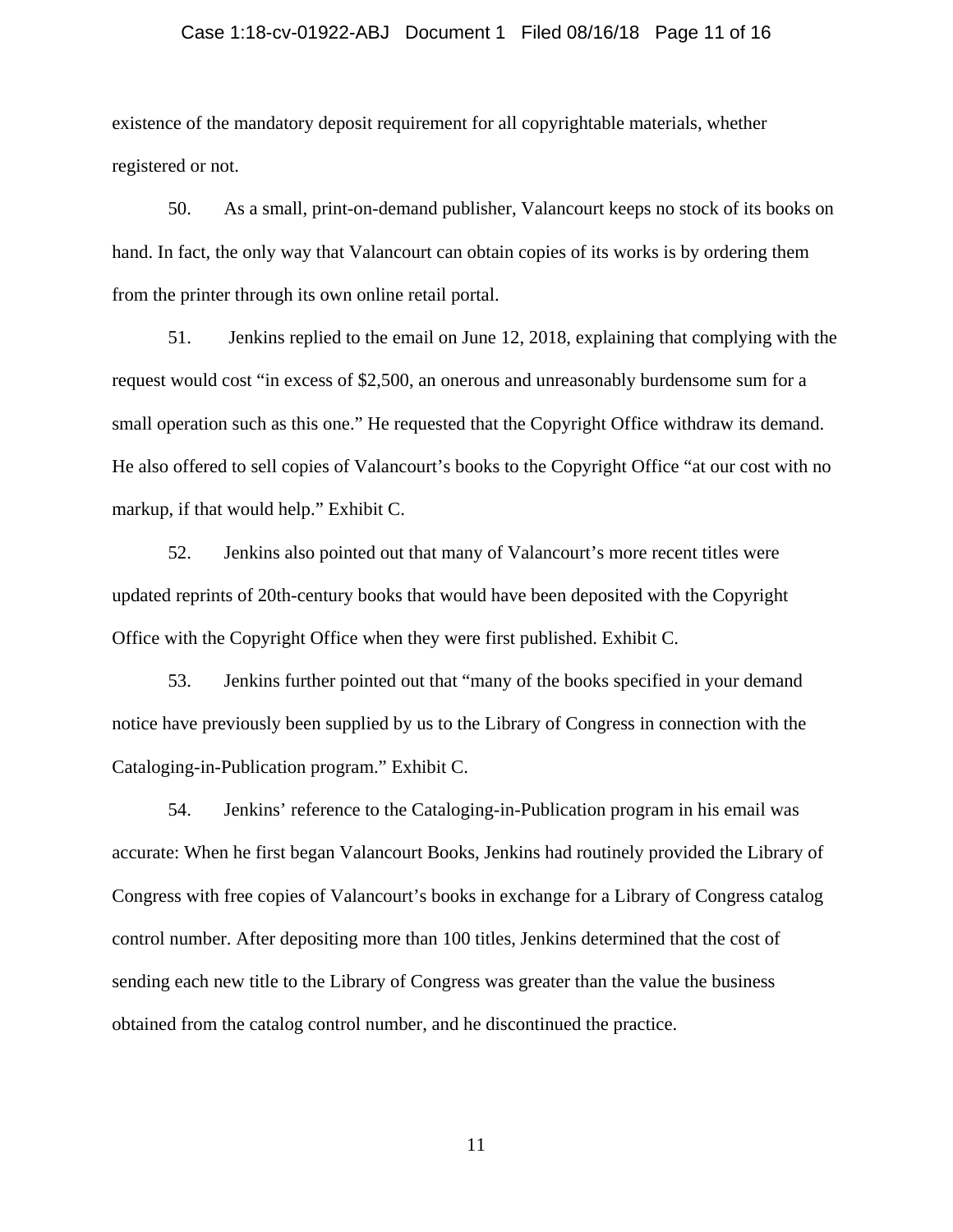## Case 1:18-cv-01922-ABJ Document 1 Filed 08/16/18 Page 12 of 16

55. Two months after Jenkins' email, on August 9, 2018, the Copyright Office replied to that email. Exhibit D. In its email response, the Copyright Office took the position that Valancourt was required to deposit any book that contained any new "copyrightable" material and that any copies of books Valancourt had deposited in connection with the Cataloging-in-Publication program did not fulfill Valancourt's mandatory-deposit obligations because those books were provided "in exchange for" a prepublication catalog record instead of being provided purely for free. Exhibit D.

56. The Copyright Office's August 9, 2018, email had two attachments: a new demand letter and a new PDF file listing each book demanded. Exhibit D. The new demand list contained only 240 books rather than the 341 books it initially demanded.

57. It is not readily apparent how or why the Copyright Office chose the 101 books that it removed from its original demand.

58. The new demand letter (like the original) urged Valancourt to avoid future threats or fines by "establish[ing] a regular procedure of sending one copy of each work immediately after publication to the Copyright Office." Exhibit E.

### **Injury to Plaintiff**

59. Complying with the Copyright Office's demands would cost Valancourt substantially more than one thousand dollars.

60. Complying with the Copyright Office's demands would require a substantial amount of work over multiple days, ordering, packaging, and shipping hundreds of books.

61. Complying with the Copyright Office's demand would necessarily divert resources from Valancourt's mission—preserving and disseminating lost and forgotten literature.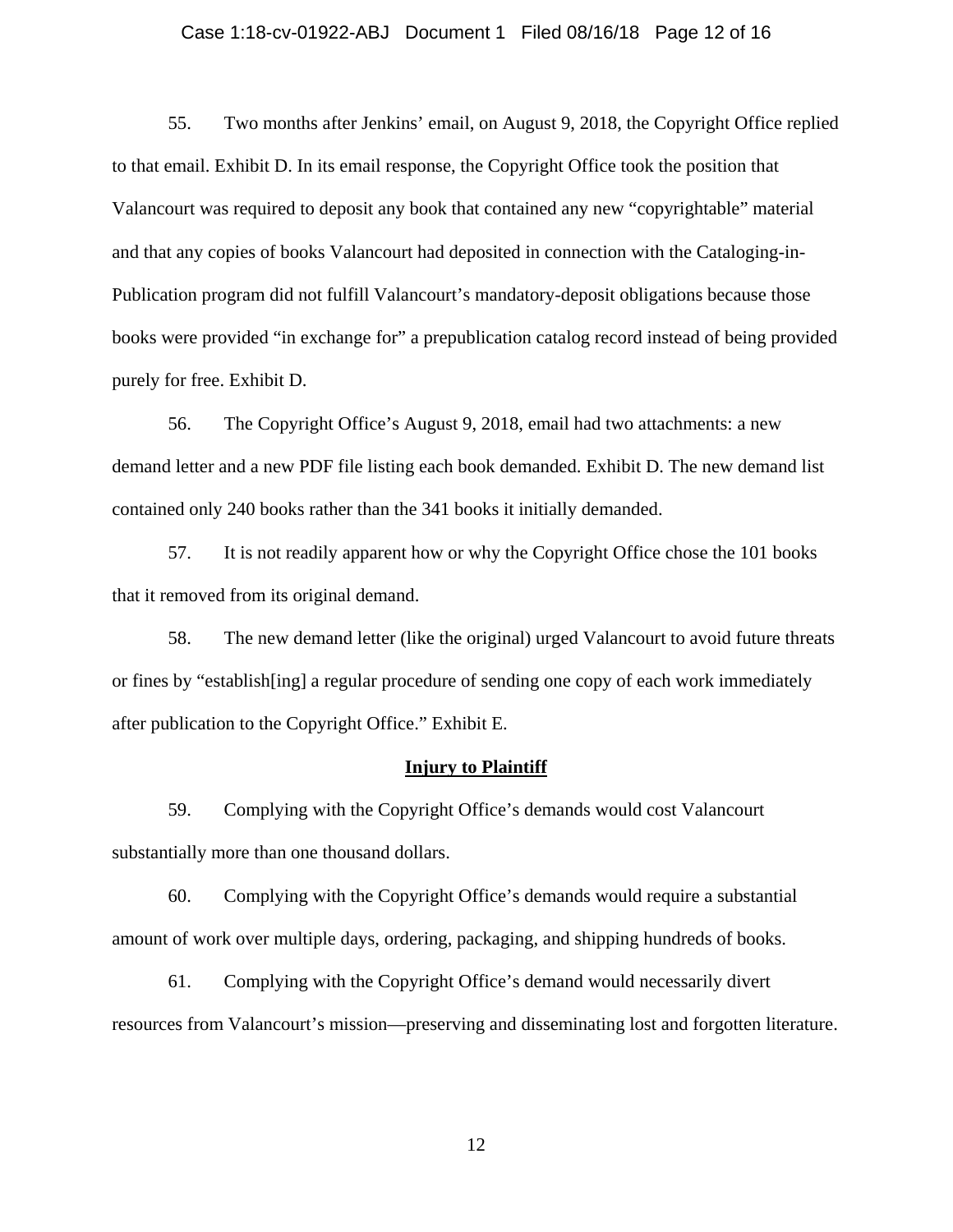## Case 1:18-cv-01922-ABJ Document 1 Filed 08/16/18 Page 13 of 16

62. If Valancourt were to disregard the demand, it would be subjected to fines that could stretch well into the six figures.

63. Even complying with the Copyright Office's demands would not guarantee that Valancourt would be free from further demands for copies of books in its back catalog. The statute allows the Copyright Office to demand two copies of any copyrightable book, which means the Copyright Office could, at any time, request a second copy of any or all of the books it is demanding.

64. Moreover, Valancourt is actively expanding its catalog every year. Valancourt intends to continue publishing multiple books per year, but it does not want to send copies of each new work to the Copyright Office. Jenkins' past experience participating voluntarily in the Calatoging-in-Publication program gives him direct knowledge that sending a copy of every single new title to the federal government is both expensive and time-consuming. Complying with the mandatory-deposit requirement on a forward-looking basis would result in at least hundreds of dollars in additional annual costs to Valancourt in addition to many hours of time diverted from its two-person staff's already limited resources.

#### **CONSTITUTIONAL VIOLATIONS**

#### **Count I**

# **(Fifth Amendment to the U.S. Constitution: Taking of Private Property Without Just Compensation)**

65. All preceding allegations are incorporated here as if set forth in full.

66. The mandatory deposit requirement is unconstitutional under the Fifth Amendment to the United States Constitution, which requires the government to pay individuals just compensation whenever it requires them to hand over private property for public use.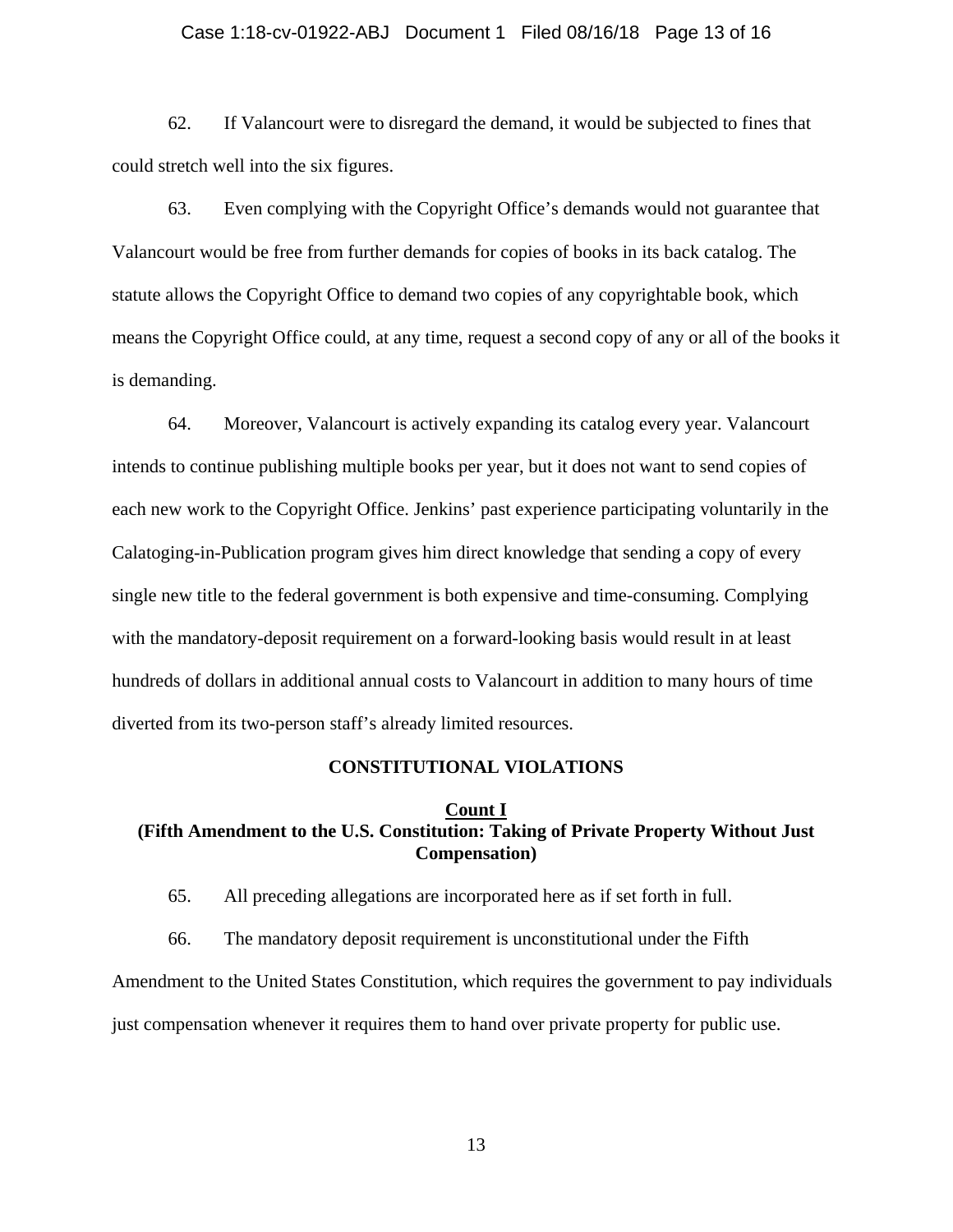### Case 1:18-cv-01922-ABJ Document 1 Filed 08/16/18 Page 14 of 16

67. The 341 books that the Copyright Office has demanded from Valancourt for its own use are personal property, subject to the full protection of the Fifth Amendment.

68. Whenever the government fully and physically appropriates property for its own use, there arises a *per se* duty to pay just compensation.

69. This duty exists to ensure that the government does not force "some people alone to bear public burdens which, in all fairness and justice, should be borne by the public as a whole." *Armstrong v. United States*, 364 U.S. 40, 49 (1960).

70. If the government wishes to acquire books, it should purchase them with funds raised through general taxation.

# **Count II (First Amendment to the U.S. Constitution)**

71. All preceding allegations are incorporated here as if set forth in full.

72. The mandatory deposit requirement is unconstitutional under the First Amendment to the United States Constitution, which provides that "Congress shall make no law . . . abridging the freedom of speech, or of the press."

73. The deposit requirement places a unique and special burden on specific forms of publishing (physical books), while exempting others such as e-books.

74. The deposit requirement is overbroad, as it requires almost all works subject to copyright to be deposited with the Copyright Office, and almost everything that is written down is automatically subject to copyright.

75. The deposit requirement imposes particularly heavy burdens on print-on-demand publishers, who have a higher marginal cost per work and who do not keep excess stock.

76. The deposit requirement is unduly burdensome, as it imposes particularly heavy burdens on speakers who may wish to remain anonymous or who may wish to disseminate their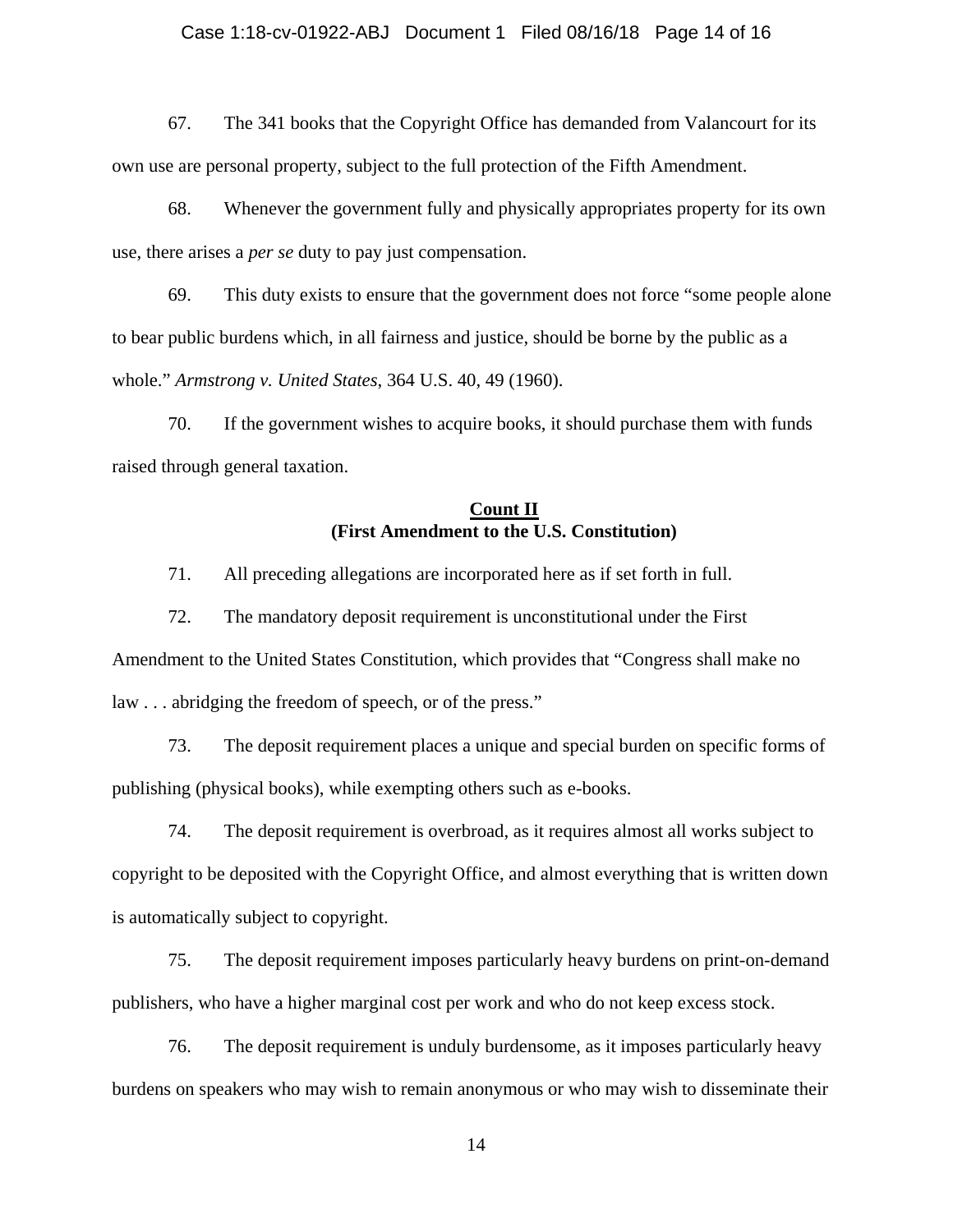### Case 1:18-cv-01922-ABJ Document 1 Filed 08/16/18 Page 15 of 16

works narrowly. Speakers who are willing to deposit copies of their works with the government have many avenues to do so besides § 407.

77. There is no government interest served by the deposit requirement that could not be served equally well by less restrictive means such as the government purchasing the works it desires or by relying on the many avenues (like the cataloging-in-publication program or the deposit requirement for publishers who wish to register their copyrights) by which the government can acquire works voluntarily.

78. On information and belief, Defendants possess no evidence that the deposit requirement is necessary to achieve any substantial government interest.